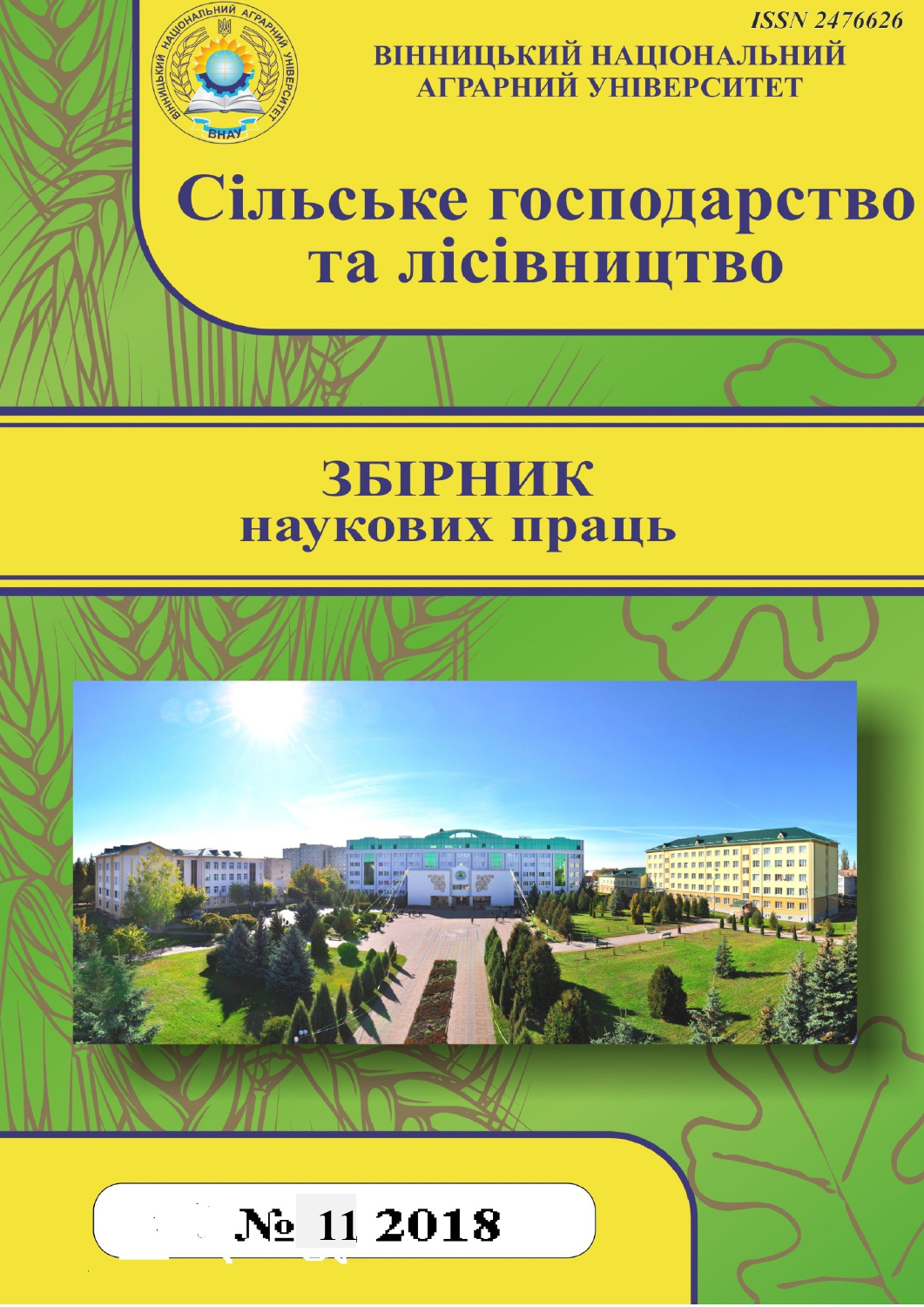УДК 621.86 **ANALYSIS OF TECHNOLOGIES OF SOWING AND SOWING**

*V.P. KOMAHA, Ph.D, Senior Lecturer S. A. BURLAKA, post-graduate student I. M. KUPCHUK, Ph.D, Senior Lecturer R.О. YAKKOVSKAYA*, assistant *Vinnytsia National Agrarian University*

*Modern technologies for harvesting hay, silage (combisiloss), haylage, herbal flour and fodder root crops, as well as complexes of machines (mowing machines, rakes, press-pickers, self-propelled and trailed self-propelled forage harvesters, vehicles for transportation of feed and forage harvester machinery for the packaging of feed in polymeric materials) of domestic and foreign production are intended for workers of agricultural and farm enterprises, specialists of the agro-industrial complex, scientific staff and teachers of higher educational institutions, who are issues of fodder production.*

*The technologies that allow the preparation of hay in the pulp, pressed and crushed form to determine the loss of nutrients and energy in the green mass are analyzed.*

*Keywords: harvesting of forages, hay, haylage, grass, humidity, technology. Tabl. 1. Lit. 15.*

**Introduction.** Harvesting hay is one of the most common methods of canning herbs and is a complex physiological and biochemical process, which is based on drying grass to a moisture content of 17 - 18%. An integral part of any harvesting technology is the complete or partial drying of the grass in the field. This process is accompanied not only by the loss of mowed plants, but also from nutrients as a result of biochemical processes.

**Analysis of recent research and publications.** To date, a large number of technologies have been developed that allow the hay to be harvested in pulp, pressed and crushed form [1]. Depending on the method of drying the herbs, the developed technologies can be divided into two groups, technologies that involve drying the hay in the field and with pre-drying by active ventilation.

**Results and Discussion**. Analysis of technology of hay and hay harvesting in order to determine the loss of nutrients and energy in the green mass.Presenting main material. When harvesting the spreading hay with the formation of the honeycombs is multioperational, and therefore labor-intensive and causes significant losses of nutrients that can reach up to 35% [2] The technology involves mowing with or without pounding and peeling in the prickles to the moisture of legumes not lower than 50, and cereals 45%. To accelerate the process of attachment, the grass is shaken. When the specified moisture limit is reached, it is harvested in rolls, in which it is brought to a moisture content of 30 - 35%. After that, the grass from the rolls is picked up with the formation of hoes for further drying. The thus obtained hay are loaded into vehicles, taken to a storage place and placed in a shed.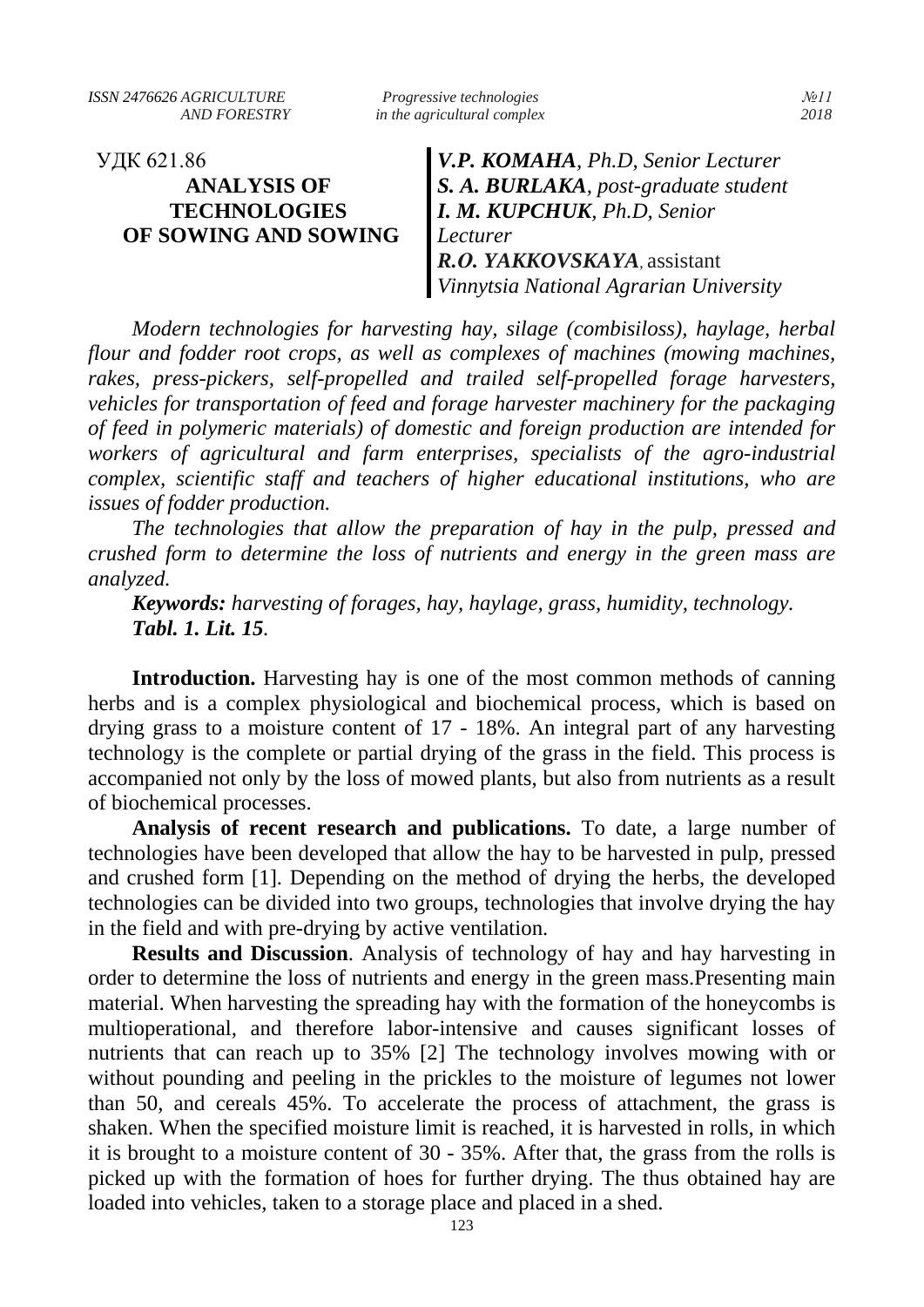The technology of harvesting the hay with pre-drying in rolls is more perfect. The grass in the formed rolls is brought to a humidity of 20 - 22%. After which the hay from the rolls are picked up and delivered to the storage place. The main disadvantage of this technology is that the drying of the grass in the rolls leads to a difference in humidity between the upper and lower parts of the roll. Depending on the thickness of the rolls, the difference in moisture between the upper and lower layers can be 2 - 8%. This leads to the formation of mold cells in the storage of hay [3, 4].

The technologies of harvesting the pressed hay of field drying are developed, presuming to compress it into packs or rolls. Each of the technologies includes mowing the grass and uniform drying it. For him, the use of the rolling of rods or the rollover. At humidity 55 - 45% grass is harvested in rolls and dried to the required humidity.

The most commonly used technology for pressing hay harvesting involves drying the grass in the field to a humidity of 20 - 22 or 25 - 30%. In the first case, grass from the rolls are picked up and pressed into packs or rolls, which are stacked in storage. In the second case, the grass is pressed in packs, the density of which does not exceed 140 kg / m3, and leave in the field for 2 - 3 days for drying [3].

Recently, the distribution has received hay harvesting in rolls. The advantage of this technology before hay harvesting in the pack is to more complete mechanization of harvesting, reduce labor costs and cost. Round balers are simpler than design and less energy-intensive than piston [5, 6].

A deterrent factor in the widespread use of hay harvesting technology in rolls is the low humidity of 17-22% of pressed grass. The formation of rolls from raw materials, the moisture content of which exceeds the specified limit, leads to a decrease in the fodder value of the hay. The marked technologies of the pressed hay harvest are characterized by the same drawbacks as the technology of harvesting hay spreading hay.

Preparation of pressed hay of high humidity - relatively new direction in fodder production. The essence of this method of preparation consists in the fact that to suppress the vital activity of microorganisms that are in the vegetable mass, make chemical preparations (preservatives). This prevents damage to the hay during storage.

The disadvantage of this method of harvesting is that when picking up herbs with a moisture above 30%, the effect of preservatives may be unreliable [7].

The technology of harvesting the pressed hay of field drying has a number of advantages over the technology of harvesting hay spreading, since they allow you to reduce the loss of nutrients, both during harvesting and storage of hay and allow more fully utilize the capacity of storage facilities, because the pressed hay in the 1.5 - 2 times more compact than pouring.

The trench technology of high humidity hay harvesting has been developed. The difference between this technology and the harvesting of spreading and pressed hay is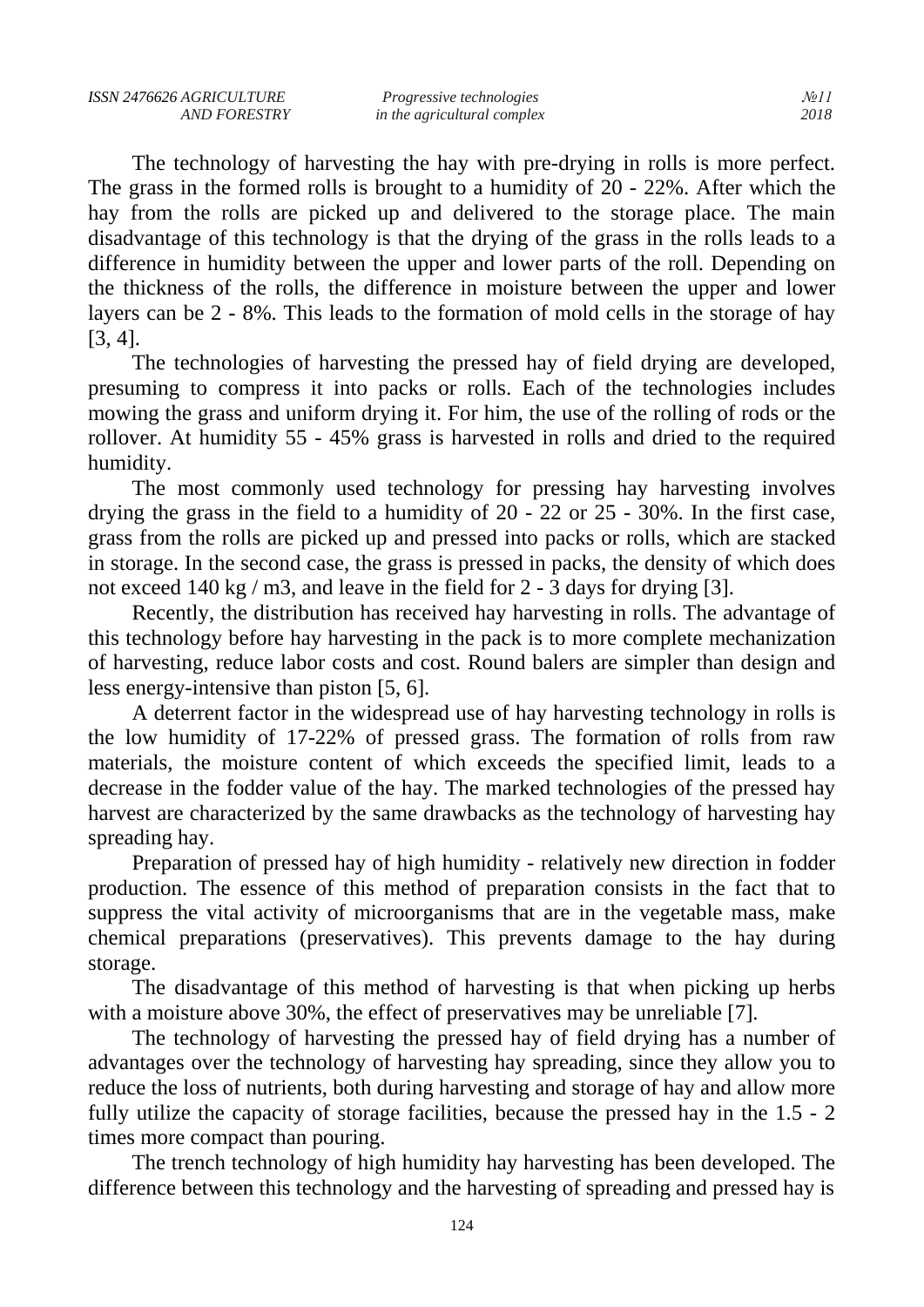that the 40 to 45% of the grass is bound to moisture when crushed, loaded into vehicles and delivered to concrete storage facilities (trenches) in which the grass, as it receives , sealed and sealed with a polyethylene film and a layer of ground [6].

The disadvantage of this technology is the possible loss of nutrients when depressurizing the storage.

Significantly reduce the loss of nutrients in comparison with the technology of harvesting hay field drying allows active ventilation. This method allows to reduce the period of stay of the mowed grass in the field for 2 - 3 days and increase the collection of hay for 10 - 15% per hectare. With its use, the hay's nutrition increases by 20%, as well as the loss of carotene [8].

When harvesting the spreading hay with pre-drying by active ventilation attached to the humidity of 40 - 45% of the grass is taken out of the field and dried in places of storage on special air distributors by blowing through a layer of grass atmospheric or heated air.

The tied grass is stacked in two steps: the height of the first layer is 2 - 2.5 m, and the second is laid up to the height of the ridge (5-5.5 m) or storage, when the humidity of the first layer drops to 25%. The first 1.5 - 2 days of the mass ventilate continuously, and later only in the afternoon, bringing the hay moisture to 17 - 18%. It should be noted that the drying of the attached herb requires careful monitoring in accordance with the humidity and temperature regimes of ventilation.

When harvesting pressed hay by active ventilation attached to the humidity of 30 - 35% of the grass is picked and pressed in ordinary or shortened packets, the density of which does not exceed 110 kg / m3. The skid from ordinary packs is formed by the type of "brickwork", and shortening packs can be dried in bulk [9].

The disadvantage of drying the pressed hay is that the veneer surface is mostly ventilated. The movement of air in the middle of the pack is insignificant. Because of this, during drying of packed hay, there are cases of mold appearance in the middle of the pack. It is also difficult to determine the period of completion of the ventilation of the stack and readiness for storage.

When harvesting crushed hay by active ventilation, the crushed and grated grass is dried in shed or turret type stores.

In order to prevent the clogging of air distribution systems of ventilation units with particles of crushed grass on them, first lay a layer of crumbled grass thickness of 0.05 - 0.1 m. The thickness of the layer of crushed grass in one loading step should not exceed 2 m.

The following layers are laid after the moisture content of the hay in the upper part reaches 25%. Chopped hay has a good buoyancy, it is easily sealed. The total height of the layer of crushed hay on the ventilation installation with side lattice decks can be up to 6 m.

When drying the hay in the tower storage at first, to facilitate ventilation of the lower layer, in a tower height of 1 - 1.5 m load the grass with a humidity of up to 35%. After that, a layer of height of 5 - 6 m of higher humidity is loaded and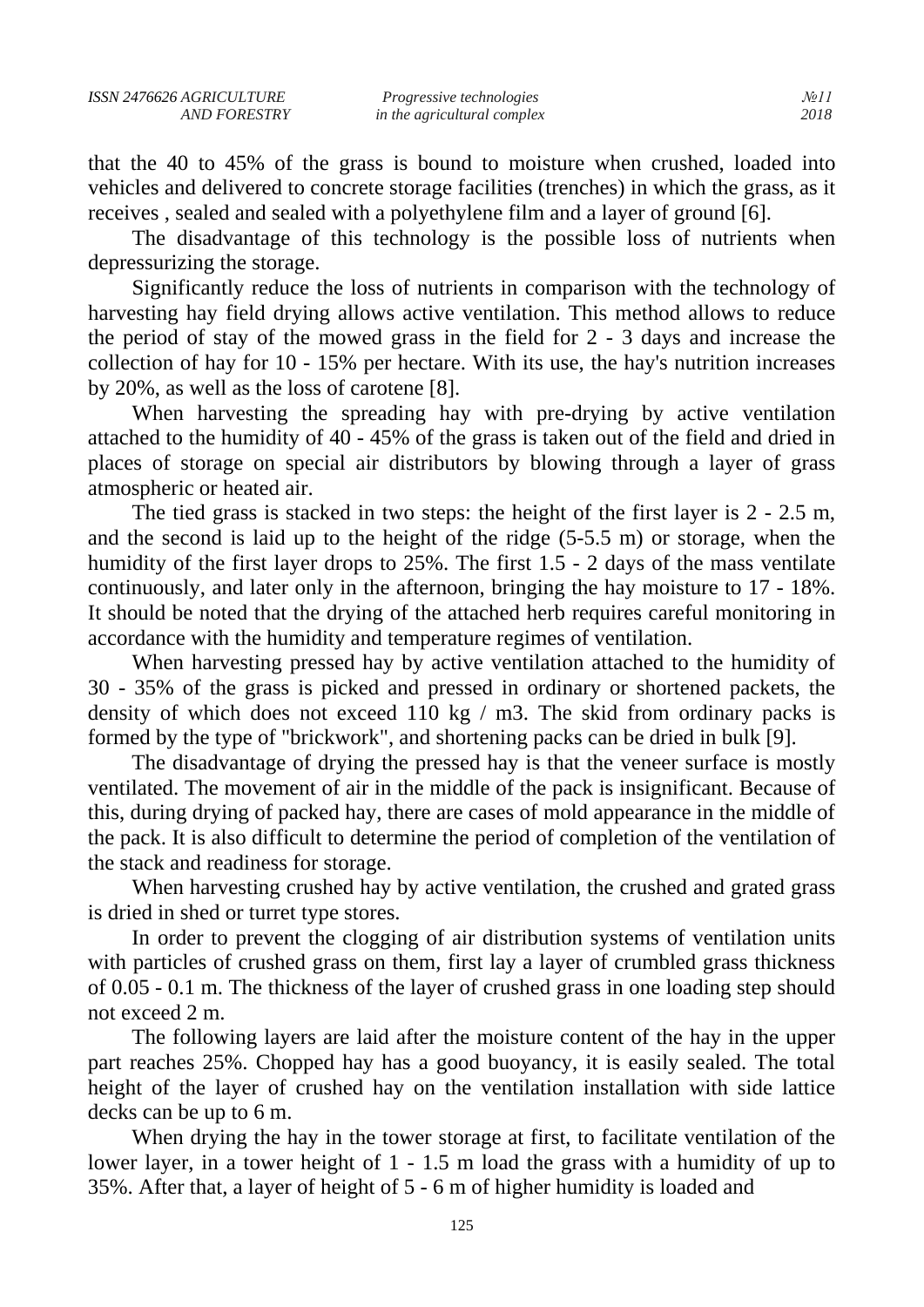ventilated for 4 - 5 days, and then lay another layer and continue to ventilate the entire mass of the tower. The first 1.5-2 days of hay are dried continuously, and in the following - only in the afternoon. The completion of drying can be determined by the temperature, it should not increase with a long shutdown of the fan [10].

Desiccation of grass by ventilation, even atmospheric air, is a relatively energyintensive process, because to get one ton of grass hay, which has a humidity of 35- 40%, it is necessary to spend almost 120 kWh of electricity. In addition, because of the high humidity of atmospheric air, the daily duration of effective ventilation, in most cases, does not exceed 5-8 hours. An increase in the duration of ventilation by heating air by electric heaters or heat generators leads to an additional cost of 30 to 40 kg of petroleum products per ton of dry hay [10].

In recent years, in order to reduce the cost of energy for heating the air, developed a number of devices that convert solar energy into heat. This can significantly increase the performance of drying equipment without additional energy costs, but due to low reliability and durability these devices are not widely used.

Haylage - a kind of feed, the basis of which is preservation "physiological dryness of the environment", that is, reducing the moisture content of herbs to the limit, which excludes the development of rotting, butyric acid and other harmful organisms.

According to standard terminology [1], haylage is a feed made from herbs collected in the early phases of vegetation and bound to a moisture content of 45-55% and stored in anaerobic conditions.

The technology of hay harvesting involves the following operations: mowing, trimming, picking and crushing grass, packing the mass in the storage and sealing it [10, 11].

After cutting the grass, they instil in the field up to a humidity of 45-60%. In unstable weather conditions it is better to tie the grass in the boreholes, and when stable - in the rolls.

Great success in Europe is the technology of harvesting feed "haylage in the package" [12]. The difference of this technology from the technology of harvesting pressed hay in the rolls is that the rolls are formed at the humidity of the grass 40 - 60%. Not later than 2 - 3 hours the roll is sealed in a special film. When using such technology, feed is maintained for one year without significantly reducing its nutritional value. However, the use of this technology requires additional equipment with the mechanization and cost of the packaging film.

The technology of hay harvesting in mats deserves attention, which includes shredding of green mass, trimming, pressing and drying on a stubble [13]. According to N. Tietz [14], the application of this method allows increasing the hay harvest by 10% (by reducing losses) and increasing the content of raw protein.

From the analysis, it can be seen that no matter what the difference between the technology of hay and hay harvesting, the inalienable stage of any technology is the partial or complete drying of mowed grasses in the field. The peculiarity of this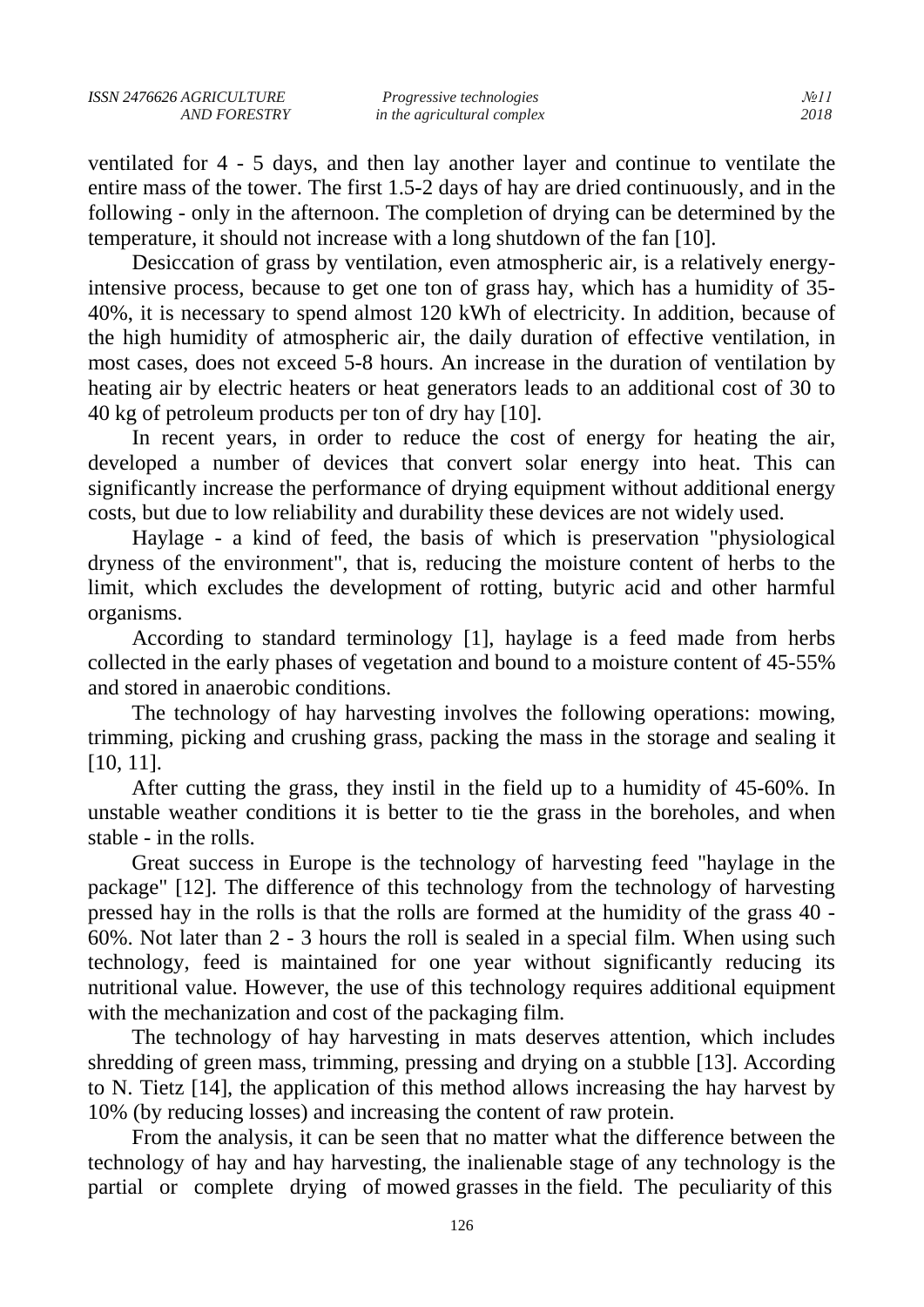| ISSN 2476626 AGRICULTURE | <i>Progressive technologies</i> | No 11 |
|--------------------------|---------------------------------|-------|
| AND FORESTRY             | in the agricultural complex     | 2018  |

process is not only the loss of mucilaginous plants, but also of nutrients that can reach a significant size (Tab. 1).

| l'able |  |
|--------|--|
|--------|--|

| Length of<br>attachment,<br>hour | $-$<br>Humidity, % |        | Losses, %  |         |              |
|----------------------------------|--------------------|--------|------------|---------|--------------|
|                                  | incipient          | ending | dry matter | protein | gross energy |
|                                  | 73,3               | 69,1   | 1.4        | 0,9     | 2,0          |
| $7^\circ$                        | 81,8               | 49,8   | 19,5       | 10,9    | 10,0         |

**Loss of nutrients and energy when lucerne is attached [15**]

**Conclusions and prospects for further research.** Modern technologies for harvesting hay, silage (combisiloss), haylage, herbal flour and fodder root crops, as well as complexes of machines (mowing machines, rakes, press-pickers, selfpropelled and trailed self-propelled forage harvesters, vehicles for transportation of feed and forage harvester machinery for the packaging of feed in polymeric materials) of domestic and foreign production are intended for workers of agricultural and farm enterprises, specialists of the agro-industrial complex, scientific staff and teachers of higher educational institutions, who are issues of fodder production.

#### **Список використаної літератури**

1. ГОСТ 23153 – 78. Кормопроизводство. Термины и определения. Государственный стандарт Союза ССР. Введ. 29.05.1978. М.: Изд-во стандартов, 1978. 12 с.

2. Поединок В. Е. Комплексная механизация заготовки кормов. М.: Агропромиздат, 1986. 223 с.

3. Дашков З. Н., Капустин Н. Ф., Колодич П. П. Прогрессивная технология заготовки сена. *Механизация и электрификация сельского хозяйства*. 1990. № 6. С. 24-26.

4. Комаха В. П., Комаха С. П. Дослідження впливу параметрів валка на швидкість вологовіддачі трав'яної маси. Науково-технічний прогрес у розвитку машин і засобів механізації сільського господарства: Матеріали науковотехнічної конференції. Вінниця: ВДАУ. 2009. С. 12-15.

5. Дереза О. О., Дереза С. В. Аналіз існуючої техніки для заготівлі якісного сіна в господарствах. *Праці Таврійського державного агротехнологічного університету.* 2009. Т. 5. С. 44-47.

6. Wandel H. Bessere Futterkonzerren durch Măh – Intenrivandbereitung und Mattenformung. *Agrartechnik*. 1990. № 12. P. 548-549.

7. Курнаєв А. Н. Вплив мінерального консерванту «Універсал» на споживання сухої речовини та перетравність поживних речовин сіна з люцерни, заготовленого при підвищеній вологості за рулонною технологією. *Корми і кормовиробництво.* 2008. Вип. 60. С. 112-117.

8. Гарькавий А.Д., Камінський М. П., Кондратюк Д. Г. Методи активного вентилювання. *Механізація сільського господарства*. 1988. № 5. С. 22-28.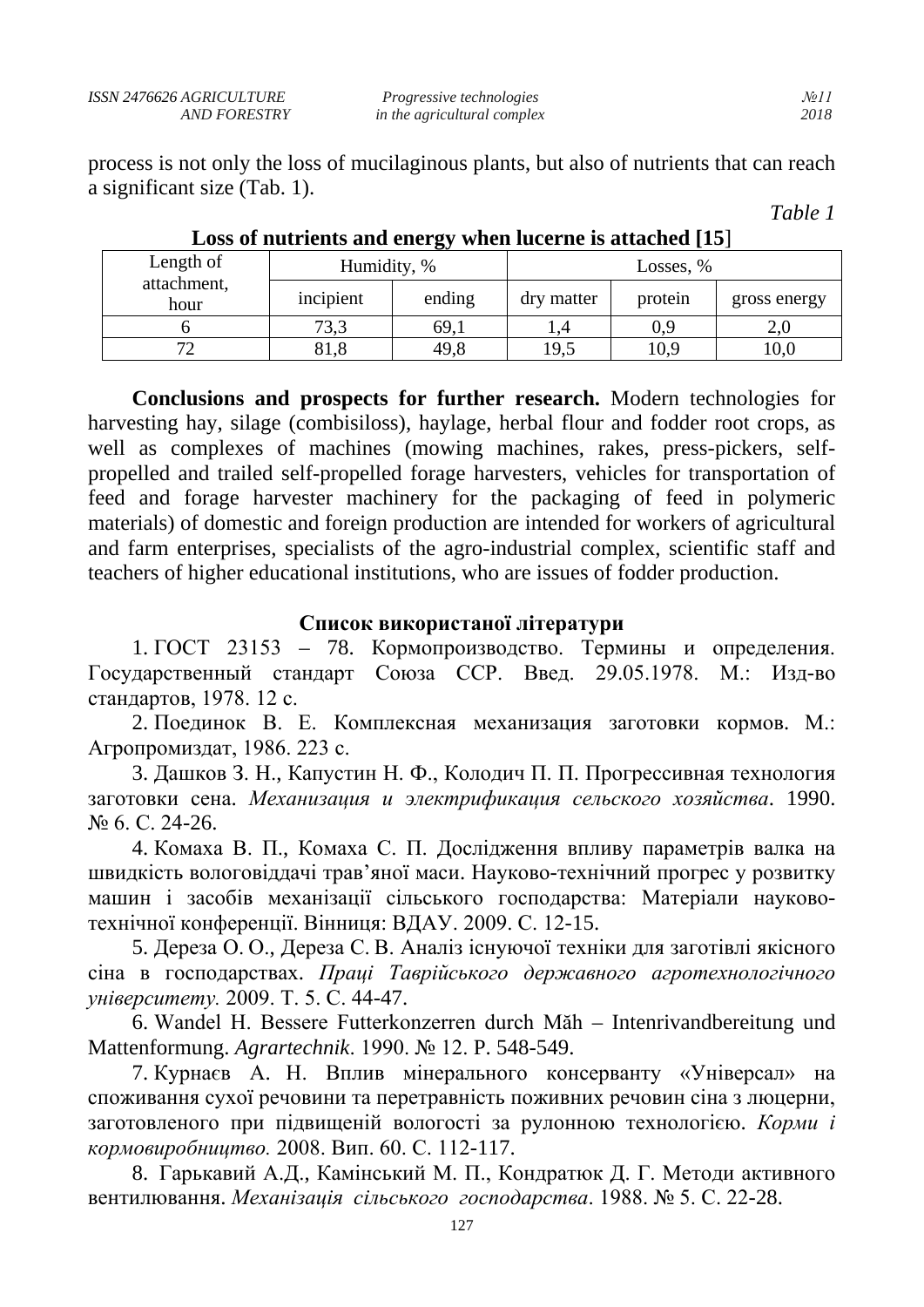9. KOTOB Б.И. Энергосберегающие технологии сушки кормов. Энергосберегающие технологии производства, заготовки и хранения кормов. Винница: УНИИК. 1988. С. 53-54.

10. Дмитриев А. М., Пиуновский И. И. Научные основы интесификаци кормопроизводства. Техника в сельском хозяйстве. 1990. № 3. С. 5-7.

11. Пиуновский И. И. Проблемы повышения качества кормов при заготовке их на сено и сенаж. Сборник научных докладов. Международная «Земледельческая научно-практическая конференция механика  $\mathcal{R}$ растениеводстве». 2001. Т. 4. С. 97-103.

12. Иванов С. А. Технология и технические средства заготовки высококачественных зелёных кормов с использованием герметизации рулонов эластичной плёнкой. Сборник научных докладов. Международная научнопрактическая конференция «Земледельческая механика в растениеводстве». 2001. T. 4. C. 115-118.

13. Пришляк В. М., Пясецький А. А., Бурлака С. А. Дослідження перспективних машинних технологій з використанням відновлювальних паливних ресурсів. Збірник наукових праць Вінницького національного аграрного університету. 2014. №2. С. 212-219.

14. Tietz N. Forage mats beat top - quality hay. Hay Forage Grower.1990. № 5.  $P. 10-11.$ 

15. Вильнер А. М. Повышение белка в кормах. Л.: Колос. 1975. 278 с.

#### Список використаної літератури в транслітерації / References

1. GOST 23153 – 78. Kormoproyzvodstvo. Тегтупы у opredelenyya. Gosudarstvennыj standart Soyuza SSR. Vved. 1978. [Feed production. Terms and definitions. State standard of the Union of Soviet Socialist Republics. Introduction  $May$ ] 29.05.1978. M.: Yzd-vo standartov. [in Russian].

2. Poedynok V. E. (1986). Kompleksnaya mexanyzacyya zagotovky kormov [Complex mechanization of harvesting of feeds]. M.: Agropromyzdat. [in Russian].

3. Dashkov Z. N., Kapustyn N. F., Kolodych P. P. (1990). Progressyvnaya texnologyya zagotovky sena [Progressive Technology of Hay Procurement]. Mexanyzacyya y alektryfykacyya selskogo xozyajstva – Mechanization and electrification of agriculture. 6, 24-26. [in Russian].

4. Komaxa V. P., Komaxa S. P. (2009). Doslidzhennya vplyvu parametriy valka na shvydkist vologoviddachi travyanovi masy. Naukovo-texnichnyj progres u rozvytku mashyn i zasobiv mexanizaciyi silskogo gospodarstva: Materialy naukovotexnichnoyi konferenciyi [*Investigation of the influence of roll parameters on the rate* of moisture content of the grass mass. Scientific and technological progress in the development of machines and means of agricultural mechanization: Materials of the scientific and technical conferencel. Vinnycya: VDAU. (pp. 12-15). [in Ukrainian].

5. Dereza O. O., Dereza S. V. (2009). Analiz isnuvuchovi texniky dlya zagotivli vakisnogo sina v gospodarstvax [Dereza O. O., Dereza S. V.]. Praci Tavrijskogo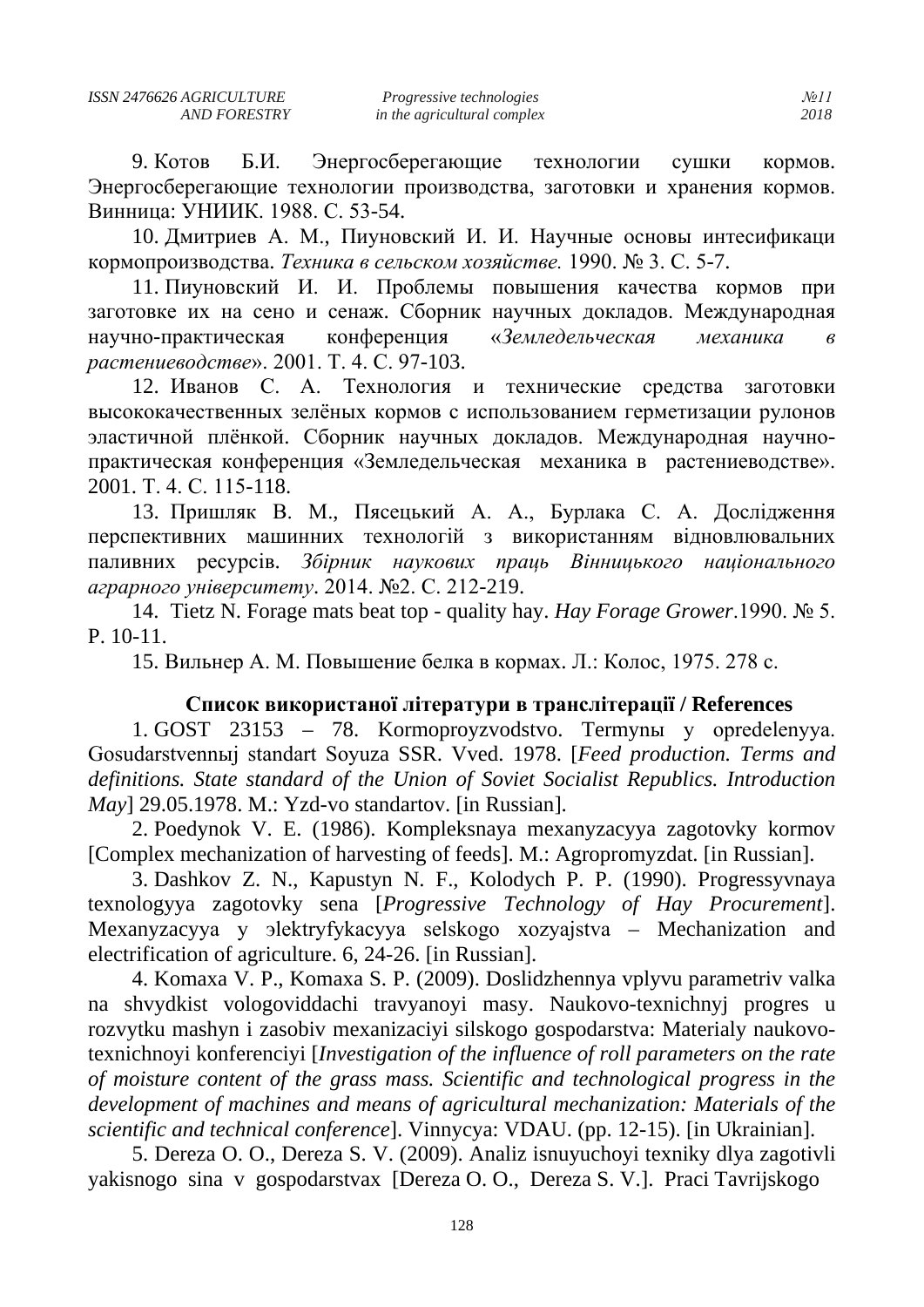derzhavnogo agrotexnologichnogo universytetu – Proceedings of the Taurian state agrotechnological university. Vols. 5. 44-47. [in Ukrainian].

6.Wandel H. (1990). Bessere, Futterkonzerren durch Mäh - Intenrivandbereitung und Mattenformung. *Agrartechnik.* 12, 548-549. [In Germany].

7. Kurnayev A. N. (2008). Vplyv mineralnogo konservantu «Universal» na spozhyvannya suxoyi rechovyny ta peretravnist pozhyvnyx rechovyn sina z lyucerny, zagotovlenogo pry pidvyshhenij vologosti za rulonnoyu texnologiyeyu [*Influence of the mineral preservative "Universal" on consumption of dry matter and digestibility of nutrients of hay from alfalfa harvested at high humidity according to roll technology*]. Issue. 60, 112-117. [in Ukrainian].

8. Garkavyj A.D., Kaminskyj M. P., Kondratyuk D. G. (1988). Metody aktyvnogo ventylyuvannya [*Methods of active ventilation]. Mexanizaciya silskogo gospodarstva – Mechanization of agriculture.* 5. 22-28. [in Ukrainian].

9. Kotov B.Y. (1988). Эnergosberegayushhye texnologyy sushky kormov [*Energy-saving technologies of drying of forages*]. Vynnycza: UNYYK. 53-54. [in Ukrainian].

10.Dmytryev A. M., Pyunovskyj Y. Y. (1990). Nauchnыe osnovы yntesyfykacy kormoproyzvodstva. [*Scientific fundamentals of fortification of forage production*]. *Texnyka v selskom xozyajstve – Engineering in agriculture*. 3, 5-7. [in Russian].

11. Pyunovskyj Y. Y. (2001). Problemы povыshenyya kachestva kormov pry zagotovke yx na seno y senazh [*Problems of improving the quality of feed during harvesting them on the hay and haylage*]. *Sbornyk nauchnыx dokladov Mezhdunarodnaya nauchno-praktycheskaya konferencyya «Zemledelcheskaya mexanyka v rastenyevodstve» – Collection of scientific reports. International scientific and practical conference "Agricultural mechanics in plant growing". Issue. 4, 97-103.* [in Russian].

12. Yvanov S. A. (2001). Texnologyya y texnycheskye sredstva zagotovky vыsokokachestvennыx zelёnыx kormov s yspolzovanyem germetyzacyy rulonov эlastychnoj plёnkoj [*Technology and technical means of procurement of high-quality green feeds using sealing of rolls with an elastic film*]. *Sbornyk nauchnыx dokladov. Mezhdunarodnaya nauchno-praktycheskaya konferencyya «Zemledelcheskaya mexanyka v rastenyevodstve» – A collection of scientific reports. International scientific and practical conference "Agricultural mechanics in plant growing". Issue. 4, 115-118.* [in Russian].

13. Pryshlyak V. M., Pyaseczkyj A. A., Burlaka S. A. (2014). Doslidzhennya perspektyvnyx mashynnyx texnologij z vykorystannyam vidnovlyuvalnyx palyvnyx resursiv [Research of promising machine technologies with the use of renewable fuel resources]. *Zbirnyk naukovyx pracz Vinnyczkogo nacionalnogo agrarnogo universytetu – Collection of scientific works of Vinnytsia National Agrarian University. 2, 212-219.* [in Ukrainian].

14. Tietz N. (1990). Forage mats beat top-quality hay. *Hay Forage Grower* . 5, 10-11. [in United States].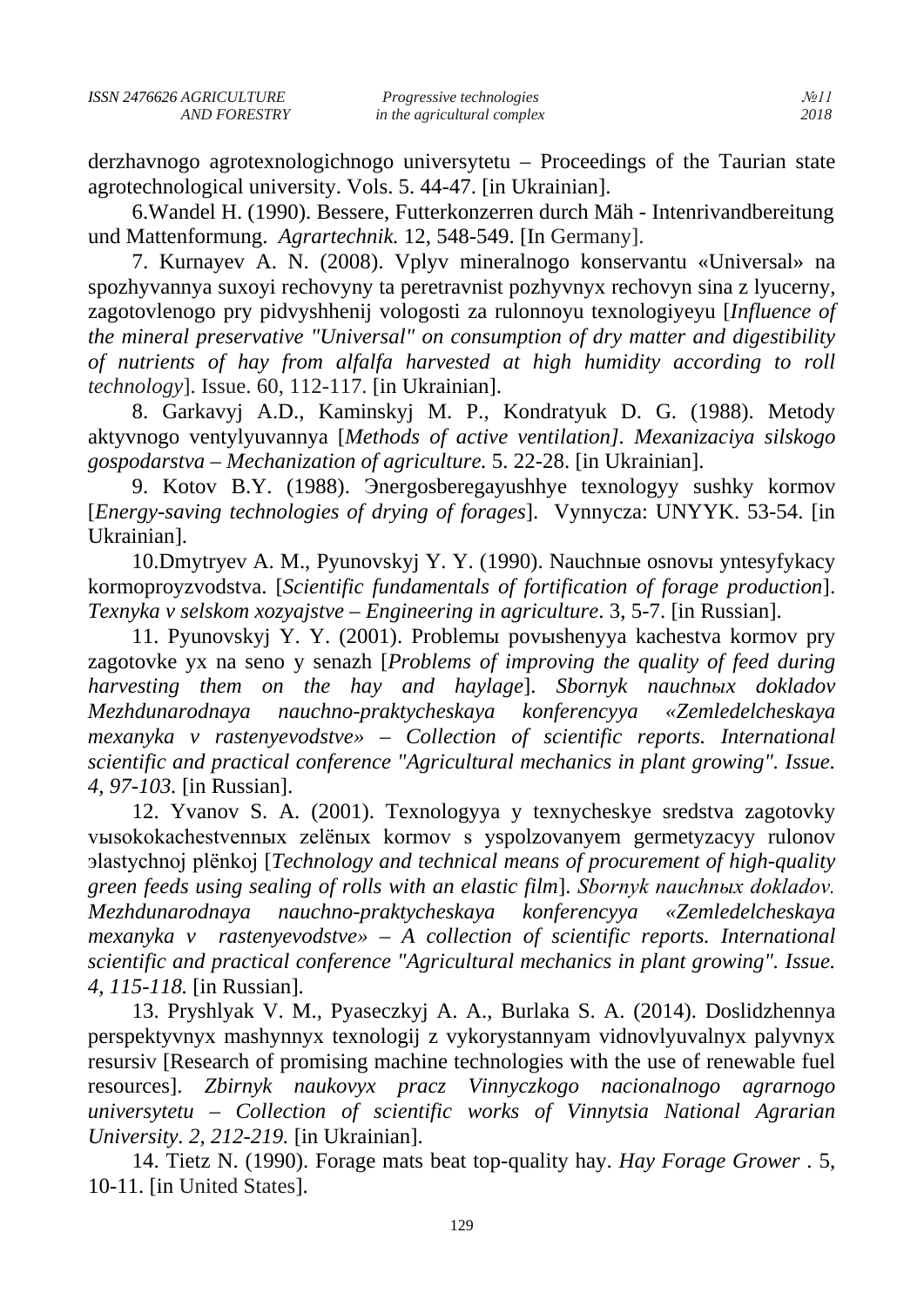15. Vilner A. M. (1975). Povыsheny`e belka v kormax [*Increasing protein in feeds*]. L. Kolos. [in Russian].

#### **АННОТАЦИЯ**

## **АНАЛИЗ ТЕХНОЛОГИЙ ЗАГОТОВКИ СЕНА И СЕНАЖА**

*Рассматриваются современные технологии для заготовки сена, силоса (комбисилоса), сенажа, травяной муки и кормовых корнеплодов, а также комплексы машин (косилки-плющилки, грабли, пресс-подборщики, самоходные и прицепные кормоуборочные комбайны, транспортные средства для перевозки кормов и кормозаготовительная техника для упаковки кормов в полимерные материалы) отечественного и зарубежного производства, которые предназначены для работников сельскохозяйственных и фермерских хозяйств, специалистов системы АПК, научных сотрудников и преподавателей вузов, которые занимаются вопросами кормопроизводства.*

*Проанализированы технологии, которые позволяют заготавливать сено в рассыпном, прессованном и измельченном виде для определения потерь питательных веществ и энергии в зеленой массе.*

*Ключевые слова: заготовка кормов, сено, сенаж, трава, влажность.* **Табл. 1. Лит. 15.**

#### **ANNOTATION**

### **ANALYSIS OF TECHNOLOGIES FOR SOWING AND SOWING**

*Modern technologies for harvesting hay, silage (combisiloss), haylage, herbal flour and fodder root crops, as well as complexes of machines (mowing machines, rakes, press-pickers, self-propelled and trailed self-propelled forage harvesters, vehicles for transportation of feed and forage harvester machinery for the packaging of feed in polymeric materials) of domestic and foreign production are intended for workers of agricultural and farm enterprises, specialists of the agro-industrial complex, scientific staff and teachers of higher educational institutions, who are issues of fodder production.*

*The technologies that allow the preparation of hay in the pulp, pressed and crushed form to determine the loss of nutrients and energy in the green mass are analyzed.*

*Keywords: harvesting of forages, hay, haylage, grass, humidity.* **Tabl. 1. Ref. 15**

#### **Інформація про авторів**

**Комаха Віталій Петрович –** к.т.н., старший викладач кафедри Двигунів внутрішнього згорання та альтернативних паливних ресурсів Вінницького національного аграрного університету (21008, м. Вінниця, вул. Сонячна, 3, email: [komacha@vsau.vin.ua](http://socrates.vsau.org/departs/index.php?id=180&t_id=202&mode=teacher) .com).